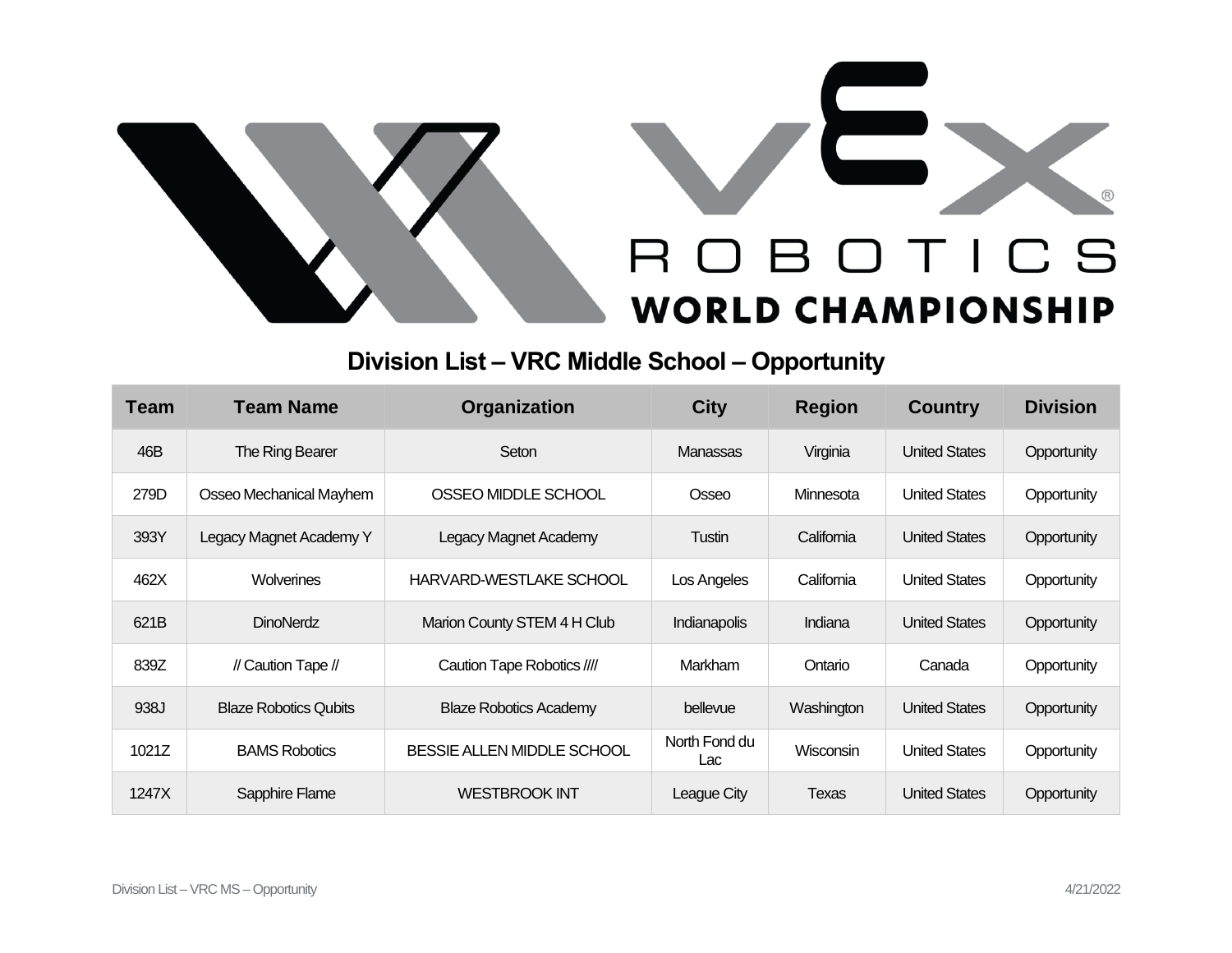| <b>Team</b> | <b>Team Name</b>         | Organization                            | <b>City</b>        | <b>Region</b> | <b>Country</b>       | <b>Division</b> |
|-------------|--------------------------|-----------------------------------------|--------------------|---------------|----------------------|-----------------|
| 1365X       | The Revengers            | East Ridge Middle School                | <b>CLERMONT</b>    | Florida       | <b>United States</b> | Opportunity     |
| 1492K       | <b>W.A.S.A.B.I.</b>      | <b>Big Brains Education</b>             | <b>Bellevue</b>    | Washington    | <b>United States</b> | Opportunity     |
| 1877U       | "Hello World" Bots       | <b>STEAM Bot Workshop</b>               | Los Angeles        | California    | <b>United States</b> | Opportunity     |
| 2208C       | Colegio San Jose         | Colegio San Jose                        | San Juan           |               | Puerto Rico          | Opportunity     |
| 2750A       | <b>Gear Grinders</b>     | MILLER GROVE SCHOOL                     | Cumby              | <b>Texas</b>  | <b>United States</b> | Opportunity     |
| 3303R       | Dublin Robotics V Team   | <b>Dublin Robotics Club</b>             | Dublin             | California    | <b>United States</b> | Opportunity     |
| 3324Y       | Supernovas But Y?        | SCIENCE ACADEMY STEM MAGNET             | North<br>Hollywood | California    | <b>United States</b> | Opportunity     |
| 4004Y       | Y-Not! 2.0               | APACHE SCHOOLS                          | Apache             | Oklahoma      | <b>United States</b> | Opportunity     |
| 4461A       | <b>RoboColts</b>         | <b>Ruth Fisher Middle School</b>        | Tonopah            | Arizona       | <b>United States</b> | Opportunity     |
| 4810E       | <b>Infinity Force</b>    | NORTH UNION MIDDLE SCHOOL               | Richwood           | Ohio          | <b>United States</b> | Opportunity     |
| 5233M       | The Shield               | DOUGLAS CO WEST MIDDLE<br><b>SCHOOL</b> | Valley             | Nebraska      | <b>United States</b> | Opportunity     |
| 6047B       | <b>Bioluminescence</b>   | <b>WESTVIEW MIDDLE SCHOOL</b>           | Longmont           | Colorado      | <b>United States</b> | Opportunity     |
| 6199C       | WiredCats C              | <b>The Westminster Schools</b>          | Atlanta            | Georgia       | <b>United States</b> | Opportunity     |
| 6446C       | Royal Robotics 6446C     | RANCHO DEL REY MIDDLE                   | Chula Vista        | California    | <b>United States</b> | Opportunity     |
| 7177B       | Iteration Happens Plan B | <b>Iteration Happens</b>                | Stamping<br>Ground | Kentucky      | <b>United States</b> | Opportunity     |
| 7421B       | Robo Beast               | <b>WESTBROOK INT</b>                    | League City        | <b>Texas</b>  | <b>United States</b> | Opportunity     |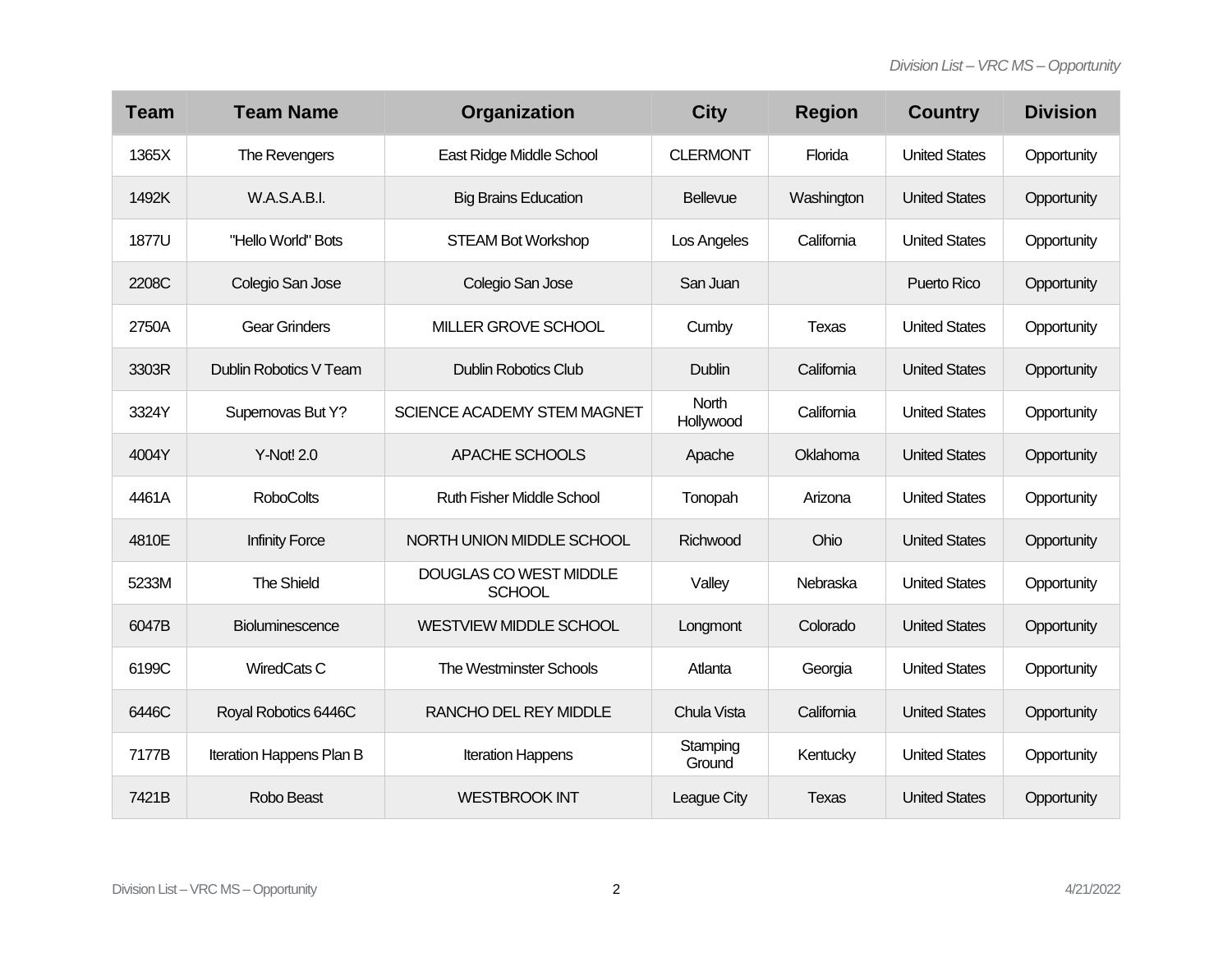| <b>Team</b> | <b>Team Name</b>                          | Organization                        | <b>City</b>                           | <b>Region</b>              | <b>Country</b>       | <b>Division</b> |
|-------------|-------------------------------------------|-------------------------------------|---------------------------------------|----------------------------|----------------------|-----------------|
| 7517G       | <b>Great Valley MS G</b>                  | <b>GREAT VALLEY MIDDLE SCHOOL</b>   | Malvern                               | Pennsylvania               | <b>United States</b> | Opportunity     |
| 7700Y       | <b>Rolling Robots</b>                     | <b>ROLLING ROBOTS</b>               | <b>ROLLING</b><br><b>HILLS ESTATE</b> | California                 | <b>United States</b> | Opportunity     |
| 8108E       | Radioactive                               | NORTH JUNIOR HIGH                   | Saint Cloud                           | Minnesota                  | <b>United States</b> | Opportunity     |
| 8686R       | The Raptors                               | <b>SEVIER MIDDLE</b>                | Greenville                            | South Carolina             | <b>United States</b> | Opportunity     |
| 8838B       | Robohawks - Century                       | <b>ORCHARD HILLS</b>                | Irvine                                | California                 | <b>United States</b> | Opportunity     |
| 9039D       | <b>BBRC: Halo</b>                         | <b>BrandywineBOTS Robotics Club</b> | Wilmington                            | Delaware                   | <b>United States</b> | Opportunity     |
| 9290A       | <b>Hereford Zone Robotics</b>             | <b>HEREFORD MIDDLE</b>              | Monkton                               | Maryland                   | <b>United States</b> | Opportunity     |
| 9393A       | <b>Rockbots</b>                           | ROCKWAY MIDDLE SCHOOL               | Miami                                 | Florida                    | <b>United States</b> | Opportunity     |
| 9749A       | <b>Blaine County Bots -</b><br>Astromechs | <b>Wood River Middle School</b>     | <b>HAILEY</b>                         | Idaho                      | <b>United States</b> | Opportunity     |
| 10012P      | <b>Ten Ton Robotics</b>                   | <b>Ten Ton Robotics</b>             | West<br>Vancouver                     | <b>British</b><br>Columbia | Canada               | Opportunity     |
| 10478K      | <b>ATORE</b>                              | Greig City Academy                  | London                                |                            | United Kingdom       | Opportunity     |
| 10930A      | Odin's Eleven                             | VAN HOOSEN MIDDLE SCHOOL            | <b>Rochester Hills</b>                | Michigan                   | <b>United States</b> | Opportunity     |
| 12357A      | <b>Infinite Robotics</b>                  | <b>Infinite Robotics</b>            | Jericho                               | New York                   | <b>United States</b> | Opportunity     |
| 15442C      | <b>The Misfits</b>                        | <b>CANYON HIGH</b>                  | Anaheim                               | California                 | <b>United States</b> | Opportunity     |
| 16699Y      | Overclock MS                              | NY Youth Tech                       | Flushing                              | New York                   | <b>United States</b> | Opportunity     |
| 18000C      | Iron Patriots-Redneck                     | Sullivan East Middle School         | <b>Bluff City</b>                     | Tennessee                  | <b>United States</b> | Opportunity     |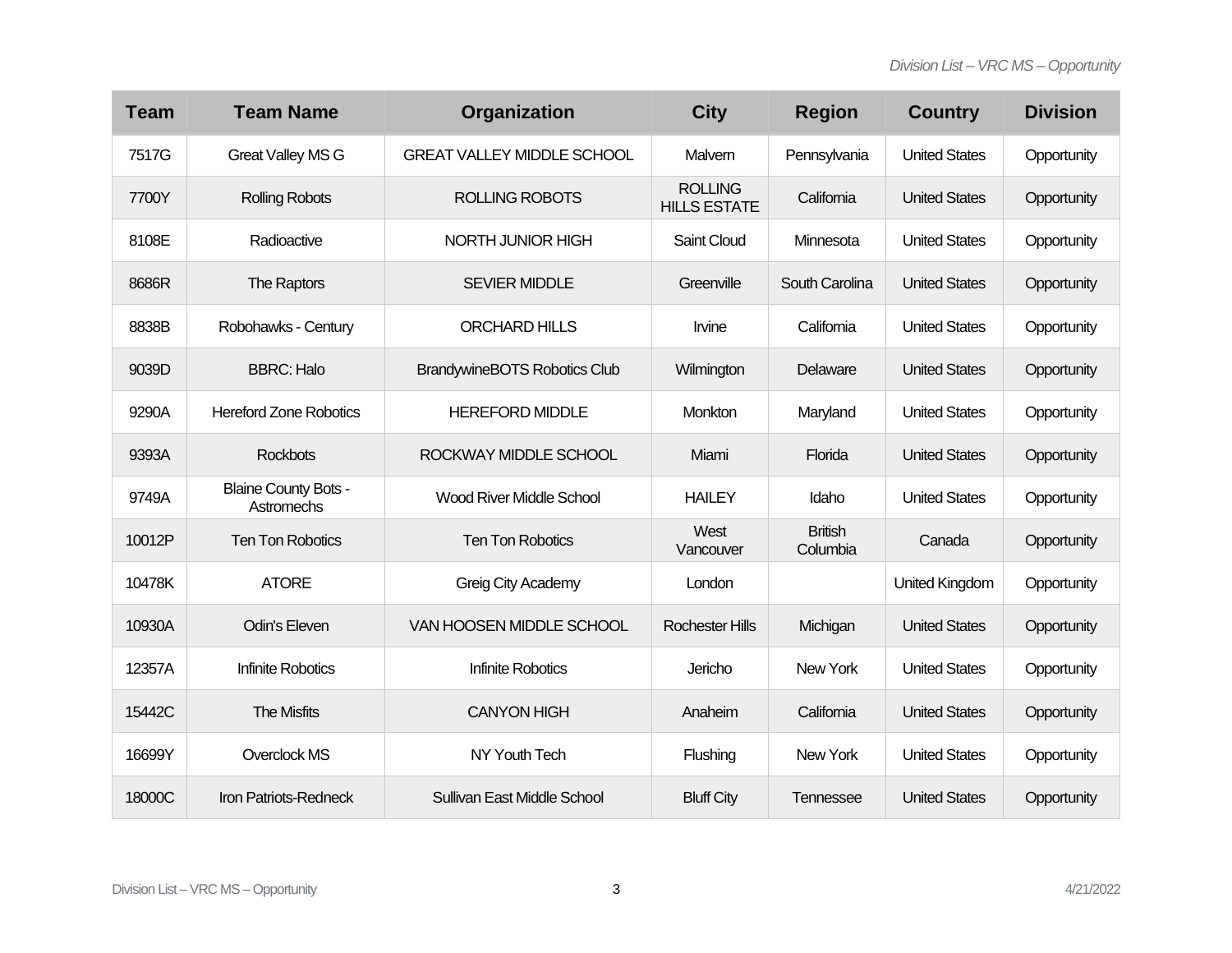| <b>Team</b> | <b>Team Name</b>      | Organization                                | <b>City</b>       | <b>Region</b>     | <b>Country</b>       | <b>Division</b> |
|-------------|-----------------------|---------------------------------------------|-------------------|-------------------|----------------------|-----------------|
| 19140G      | [Insert Name Here]    | W. W. LEWIS MIDDLE SCHOOL                   | Sulphur           | Louisiana         | <b>United States</b> | Opportunity     |
| 19697Z      | Space Monkeyz         | The Zoo                                     | Katy              | <b>Texas</b>      | <b>United States</b> | Opportunity     |
| 20731P      | <b>Sleeping Foxes</b> | Pymble Ladies College, Sydney,<br>Australia | Pymble            |                   | Australia            | Opportunity     |
| 22271A      | <b>ACME</b>           | <b>ACME</b>                                 | <b>CUPERTINO</b>  | California        | <b>United States</b> | Opportunity     |
| 24500D      | <b>CCRMS Lions</b>    | RAVENSWOOD MIDDLE                           | East Palo Alto    | California        | <b>United States</b> | Opportunity     |
| 26000B      | The Kraken            | DERBY MIDDLE SCHOOL                         | Derby             | Kansas            | <b>United States</b> | Opportunity     |
| 32160C      | Spartan Robotics      | Marnel C. Moorman School                    | Shelbyville       | Kentucky          | <b>United States</b> | Opportunity     |
| 33249C      | Alpha Centauri        | <b>Bob Jones Junior High School</b>         | <b>GREENVILLE</b> | South Carolina    | <b>United States</b> | Opportunity     |
| 37816J      | The Chosen Ones       | JACOB COY MIDDLE SCHOOL                     | Beavercreek       | Ohio              | <b>United States</b> | Opportunity     |
| 40044A      | <b>Totins</b>         | <b>HEYP Foundation</b>                      | Henderson         | Nevada            | <b>United States</b> | Opportunity     |
| 43050E      | <b>MVMSE</b>          | MOUNT VERNON MIDDLE SCHOOL                  | Mount Vernon      | Ohio              | <b>United States</b> | Opportunity     |
| 45784C      | DaVinci's Visionaries | <b>PARKSIDE MIDDLE</b>                      | Manassas          | Virginia          | <b>United States</b> | Opportunity     |
| 50548X      | <b>Heavy Metal</b>    |                                             | Albuquerque       | <b>New Mexico</b> | <b>United States</b> | Opportunity     |
| 52800D      | Kamakazi              | <b>SOARING HEIGHTS PK-8</b>                 | Erie              | Colorado          | <b>United States</b> | Opportunity     |
| 60946B      | Spartacus             | Sossaman Middle School                      | Queen Creek       | Arizona           | <b>United States</b> | Opportunity     |
| 62880B      | 冰淇淋 (Bing Chi Ling)   | <b>Coast 2 Coast Robotics</b>               | <b>Bayside</b>    | New York          | <b>United States</b> | Opportunity     |